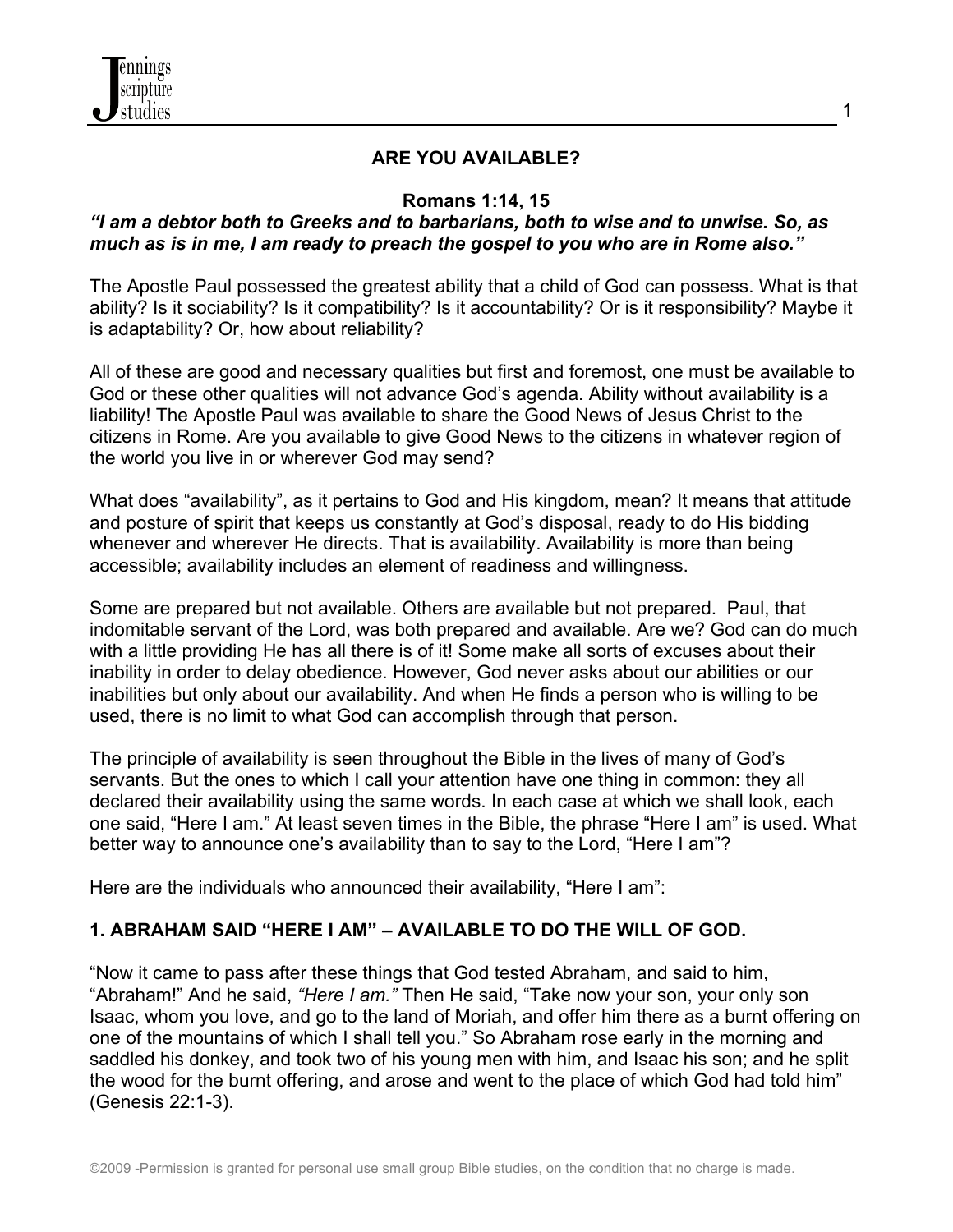Because Abraham was available to do the will of God, even though what God directed him to do was quite out of the ordinary, Abraham set about to follow God's instructions to the letter knowing that God makes no mistakes.

Later, when Abraham arrived on the mountain and had prepared to do what God had commanded, he received further instructions: "The Angel of the Lord called to him from heaven and said, "Abraham, Abraham!" So he said, *"Here I am."* And He said, "Do not lay your hand on the lad, or do anything to him; for now I know that you fear God, since you have not withheld your son, your only son, from Me" (Genesis 22:11).

Abraham was so completely surrendered to God that, even though he did not understand all the whys and wherefores, he nevertheless, was available to obey the Lord Who "does all things well" (Mark 7:37). His response was immediate, unwavering, unquestioning, unhesitating and complete.

The result? He was reassured of the great Abrahamic Covenant voiced and vouchsafed by God Himself: "Then the Angel of the Lord called to Abraham a second time out of heaven, and said: "By Myself I have sworn, says the Lord, because you have done this thing, and have not withheld your son, your only son—blessing I will bless you, and multiplying I will multiply your descendants as the stars of the heaven and as the sand which is on the seashore; and your descendants shall possess the gate of their enemies. In your seed all the nations of the earth shall be blessed, because you have obeyed My voice" (Genesis 22:15- 18).

Are you available at any cost to do God's will and leave the outcome to Him? Abraham was available to do God's will even though he did not at the time comprehend all that God had in mind. He is a model for those of us who are willing to step out in obedience to God Who is too good to be unkind and too wise to make mistakes. Because he was available to obey to the extreme, he was blessed to the extreme. God always rewards such faith.

# **2. JACOB SAID, "HERE I AM" – AVAILABLE TO WALK WHEN GOD SAYS WALK.**

"Then the Angel of God spoke to me in a dream, saying, 'Jacob.' And I said, *'Here I am.'* And He said, 'Lift your eyes now and see, all the rams which leap on the flocks are streaked, speckled, and gray-spotted; for I have seen all that Laban is doing to you. I am the God of Bethel, where you anointed the pillar and where you made a vow to Me. Now arise, get out of this land, and return to the land of your family'" (Genesis 31:11-13).

On yet another occasion Jacob's availability was tested: "Then God spoke to Israel in the visions of the night, and said, "Jacob, Jacob!" And he said, *"Here I am."* So He said, "I am God, the God of your father; do not fear to go down to Egypt, for I will make of you a great nation there. I will go down with you to Egypt, and I will also surely bring you up again" (Genesis 46:2-4). And Jacob obeyed.

Jacob had his ups and downs—his life was erratic. However, in these two instances he was for us yet another example of one who was available to obey God. God said "go" and he arose and went. In Genesis 31 God told him to leave where he was and his response was immediate compliance. In Genesis 46 God said to go to Egypt and Jacob immediately began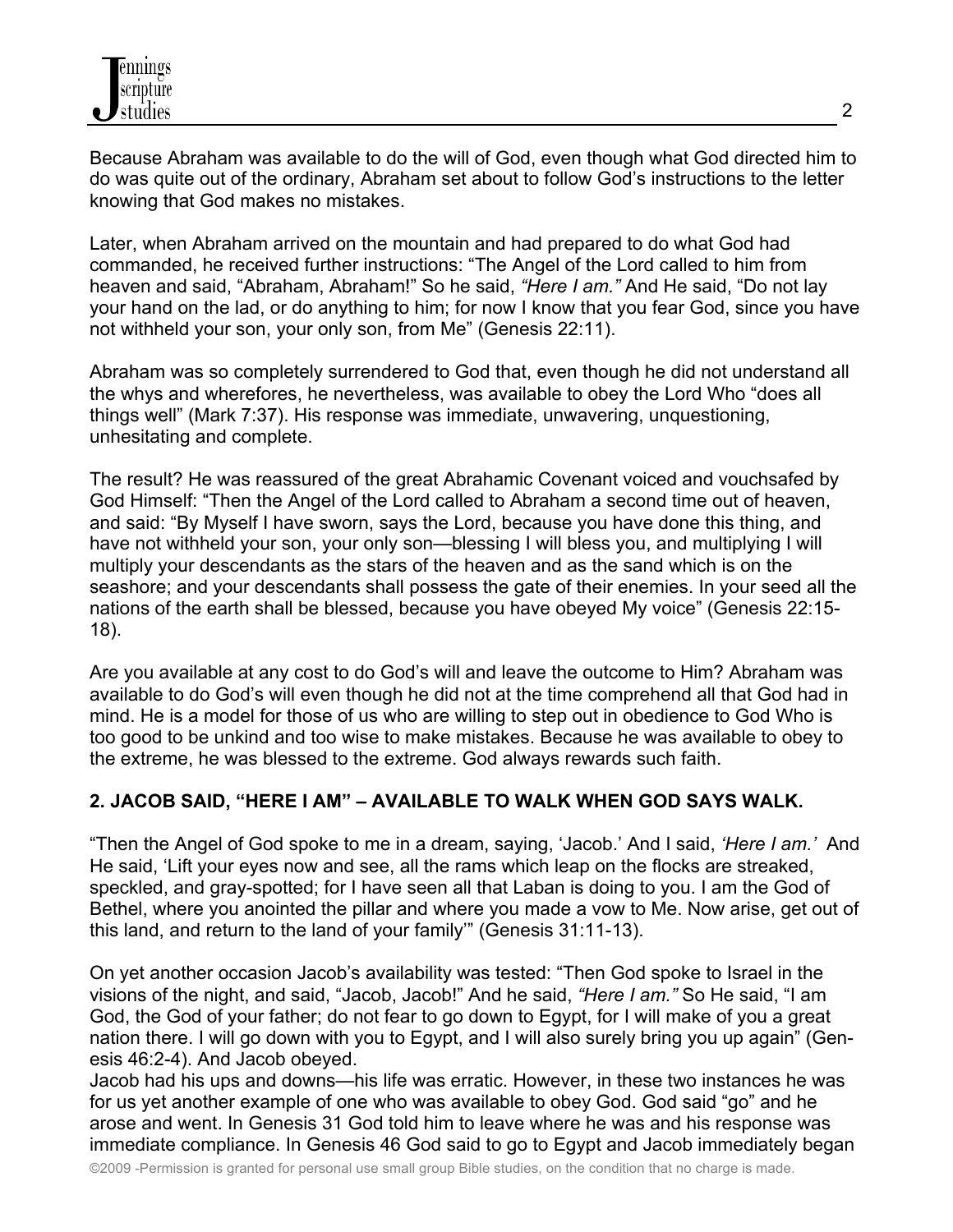his journey. Jacob, in both instances was saying, "Here I am, available for geographic relocation."

What was the result? The first instance resulted in his deliverance from his conniving fatherin-law, Laban, for whom he had slaved for many years without fair compensation. In the second instance, going to Egypt during a famine resulted in the sparing of his entire family clan, seventy in number, and Jacob's son, Joseph, became vice-president of Egypt. Eventually they all left Egypt rich!

David Livingstone said, "I am prepared to go anywhere for God providing it is forward." It always pays to go with God! Jacob was available to walk when God said to walk. Are you?

### **3. MOSES SAID, "HERE I AM" – AVAILABLE TO WORSHIP GOD.**

"So when the Lord saw that he turned aside to look, God called to him from the midst of the bush and said, "Moses, Moses!" And he said, *"Here I am*." Then He said, "Do not draw near this place. Take your sandals off your feet, for the place where you stand is holy ground." Moreover He said, "I am the God of your father—the God of Abraham, the God of Isaac, and the God of Jacob." And Moses hid his face…" (Exodus 3:4-6).

Moses worshipped. He removed his sandals and hid his face as he bowed at the bush ablaze with the glory-glow of God's presence. Before, Moses had only seen what man can do when man does the best that man can do. He had seen the splendor of Egypt and the glamour and power of Pharaoh. But now for the first time, he begins to see what God can do when God does what only God can do. His response was to worship.

Out of Moses' worship came the revelation of his life's work. God said, "Come now, therefore, and I will send you to Pharaoh that you may bring My people, the children of Israel, out of Egypt" (Exodus 3:10). Moses was never the same after that encounter with God at the bush. There are so very many who are uncertain about their work because they are unstable in their worship.

God seeks true worshippers, and He identifies them as those who "worship Him in spirit and in truth" (John 4:23-24). Worshipping God in spirit means that it must be done from the heart. Worshipping God in truth means that it must be done according as God has specified in His Word.

Our worship not only honors and magnifies God, but it is also for our own edification and strength. Worship helps us develop a God-like and Christ-like character. We become like those we admire and worship. Worshipping God in spirit and in truth is a serious matter which must not be taken lightly, for in worship God shapes our lives. When we worship God we tend to value what God values and gradually take on the characteristics and qualities of Godlikeness. Are you too busy to worship regularly? If you are, you are too busy to be entrusted with God's work.

# **4. SAMUEL SAID, "HERE I AM" – AVAILABLE TO WAIT UPON GOD.**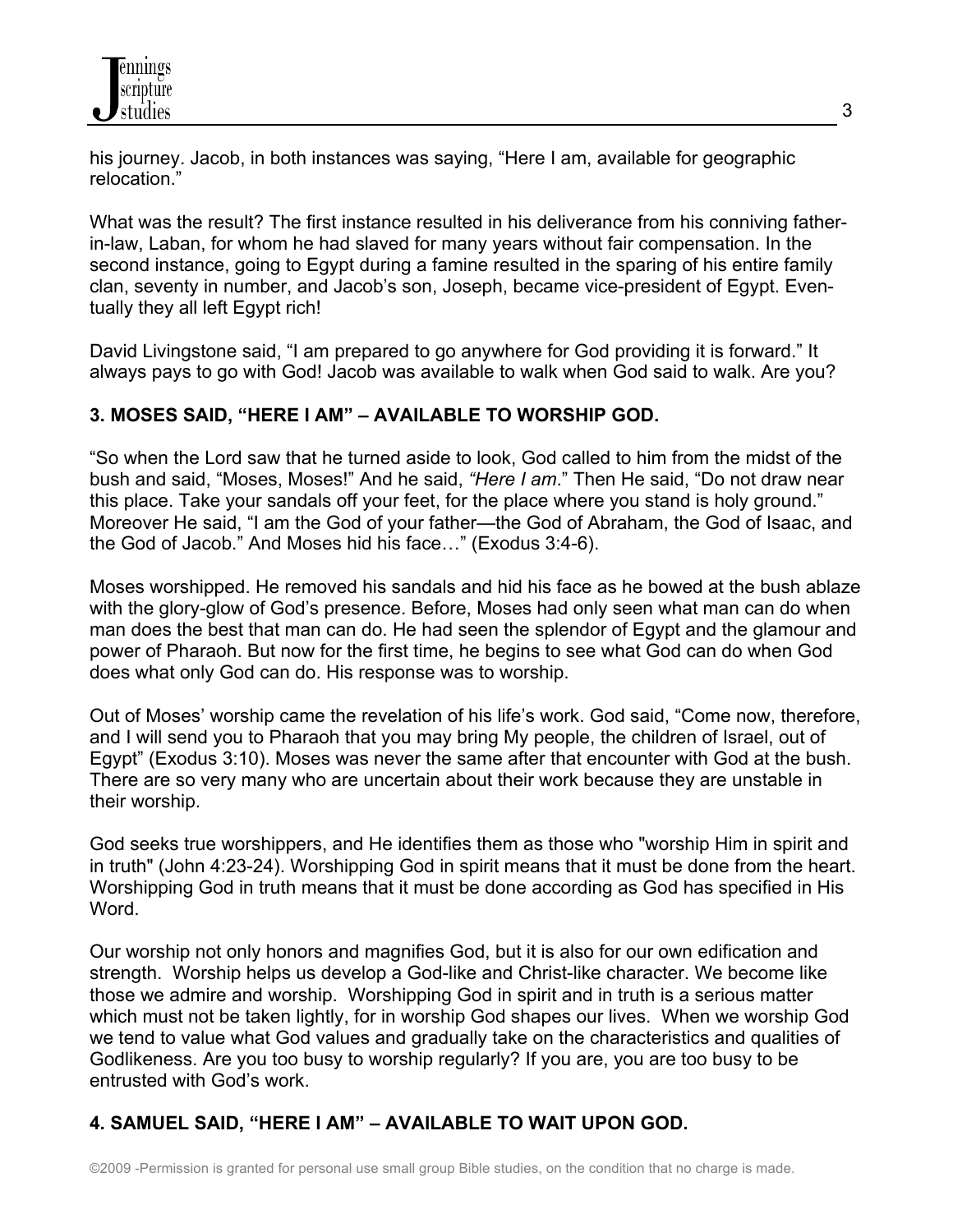"The Lord called Samuel. And he answered, *"Here I am!"* So he ran to Eli and said, *"Here I am*, for you called me." And he said, "I did not call; lie down again." And he went and lay down. Then the Lord called yet again, "Samuel!" So Samuel arose and went to Eli, and said, *"Here I am*, for you called me." He answered, "I did not call, my son; lie down again." (Now Samuel did not yet know the Lord, nor was the word of the Lord yet revealed to him.) And the Lord called Samuel again the third time. So he arose and went to Eli, and said, *"Here I am,* for you did call me….. Then Eli called Samuel and said, "Samuel, my son!" He answered, *"Here I am"* (1 Samuel 4-8, 16).

Samuel was a young boy at this time and he had been given into the service of God in the Temple. One night he was awakened from his sleep by a voice. He sat bolt upright in his bed and said, "Here I am." Five times in the above verses Samuel said, "Here I am." His response was innocent, sincere and instant.

Notice that God did not instruct Samuel at this time to do anything. He just wanted to talk to Samuel and tell him about the coming judgment upon the family of Eli, the priest. Samuel just listened and waited as the years came and went. He knew that eventually God would perform that which He had promised. As Samuel matured, he became a prophet. One of the characteristics of a prophet is that he waits upon God. He knows God's time-table and is willing to wait God's fulfillment.

We are never ready to work for God until be are ready to wait upon God. Waiting upon God is an attitude of soul that leans upon God and learns from God. David prayed, "Show me Your ways, O Lord; teach me Your paths. Lead me in Your truth and teach me, for You are the God of my salvation; on You I wait all the day" (Psalm 25:4, 5). The result is: "Those who wait on the Lord shall renew their strength; they shall mount up with wings like eagles, they shall run and not be weary, they shall walk and not faint" (Isaiah 40:31).

Are you available to wait upon God to do His internal and eternal work in and through you? No time is ever lost waiting upon God—wait on!

### **5. ISAIAH SAID, "HERE I AM" – AVAILABLE TO WITNESS FOR GOD.**

"I heard the voice of the Lord, saying: "Whom shall I send, and who will go for Us?" Then I said, *"Here am I*! Send me." And He said, "Go, and tell this people…." (Isaiah 6:8, 9).

Isaiah's response to the vision and the voice about the vocation to which God was appointing him was three-fold:

- It was one of humility "Woe is me, for I am undone!" (v. 5);
- It was one of availability "Here am I" (v. 8);
- It was one of mobility  $-$  "send me" (v. 8).

The result was that God did indeed send him with a message of condemnation, not of salvation! Isaiah was to witness of God's judgment. God said, "Go, and tell this people: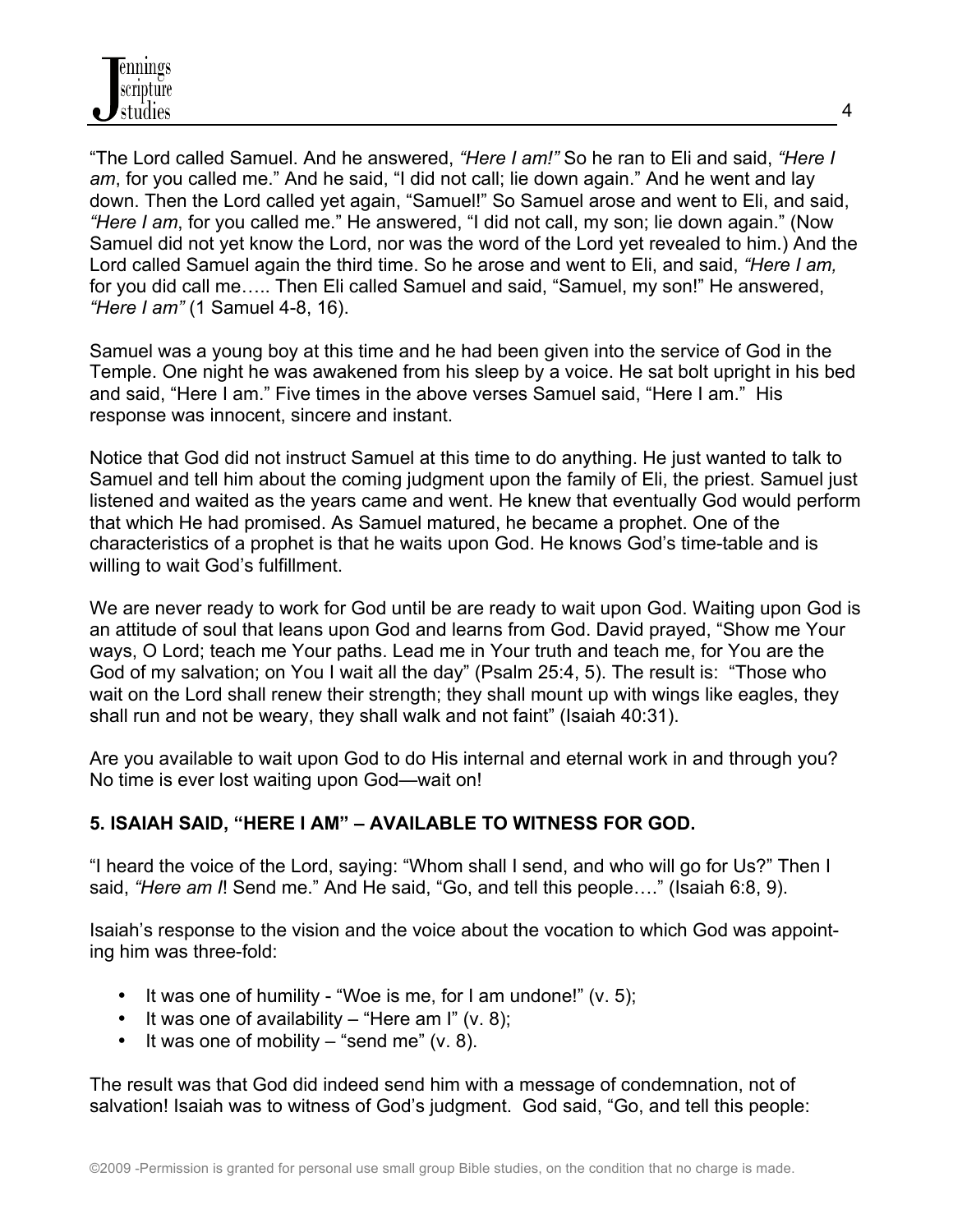'Keep on hearing, but do not understand; keep on seeing, but do not perceive.' "Make the heart of this people dull, and their ears heavy, and shut their eyes; lest they see with their eyes, and hear with their ears, and understand with their heart, and return and be healed" (Isaiah 6:9-10).

Isaiah was available to communicate God's message to a rebellious people. Are you available to be God's messenger where you live and work? God does not reject sanctified availability!

### **6. ANANIAS SAID, "HERE I AM" – AVAILABLE TO WORK FOR GOD.**

"Now there was a certain disciple at Damascus named Ananias; and to him the Lord said in a vision, "Ananias." And he said, *"Here I am*, Lord." So the Lord said to him, "Arise and go to the street called Straight, and inquire at the house of Judas for one called Saul of Tarsus, for behold, he is praying. And in a vision he has seen a man named Ananias coming in and putting his hand on him, so that he might receive his sight" (Acts 9:10-12).

Ananias was a Christian at Damascus (Acts 9:10). He became Paul's instructor; but when or by what means he himself became a Christian we have no information. He was "a devout man according to the law, having a good report of all the Jews which dwelt" at Damascus (Acts 22:12).

Saul, notorious for persecuting Christians, had departed Jerusalem after obtaining a letter granting him authority to arrest any Christians he could find in Damascus. He is to bring them to Jerusalem for trial before the Sanhedrin court. While on the road to Damascus he has a dramatic, life-changing conversion experience. Jesus commands Saul to go to Damascus and wait to be told what he must do. As Saul sits and waits the Lord appears to Ananias in a vision and tells him "Arise and go to the street called Straight and inquire at the house of Judas for one called Saul of Tarsus, for behold, he is praying. And in a vision he has seen a man named Ananias coming in and putting his hand on him, so that he might receive his sight."

Paul's hatred for Christ and His followers was common knowledge. God asks Ananias to go and confront the ringleader of the persecutors. Ananias takes the opportunity to remind God of Saul's credentials. After all, he has done "harm to Your saints in Jerusalem" and is now ready to "bind all who call on Your name" in Damascus. But nevertheless, perhaps somewhat reluctantly, Ananias went to Saul and had the great honor of laying his hands on him and at that moment Saul's sight was restored. We then read that: "Saul spent some days with the disciples at Damascus." Perhaps he sat and learned at the feet of Ananias.

At this point Ananias fades from the story and we hear of him no more. His role in the drama of Acts is small, yet significant. God used this man to further His purposes in launching the ministry of the most influential preacher and churchman in the New Testament.

There are many lessons to learn from the story of Ananias of Damascus and Saul of Tarsus. One lesson is that we should follow the example of Ananias' availability to accept whatever work assignment God may have for us, even if we do so with a bit of timidity, even when the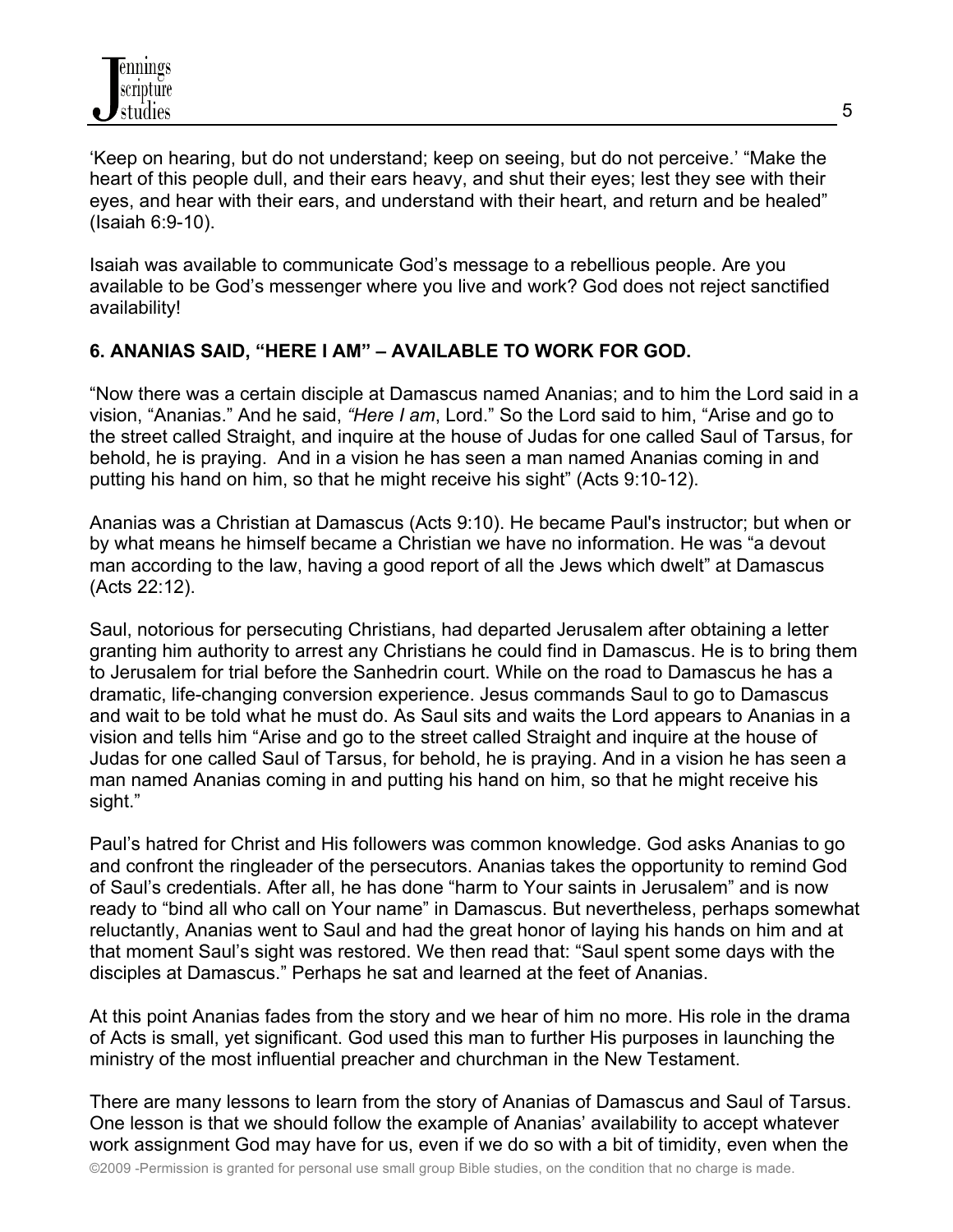task seems contrary to reason, and even when it may appear to be dangerous, for God never sends us to work for Him without going with us!

The big question at this point is, "Are you available to work for God, even if the task is daunting and even appears to be dangerous? We never know beforehand what God wants to accomplish through us. Maybe He wants to use us to minister to another Paul!

### **7. GOD SAYS, "HERE I AM" – AVAILABLE AND WAITING ON YOU!**

"Then you shall call, and the Lord will answer; you shall cry, and He will say, 'Here I am'" (Isaiah 58:9).

God, Who asks for our availability, announces His availability! The six instances when Abraham, Jacob, Moses, Samuel, Isaiah and Ananias said, in response to God's call to them, "Here I am", are instructive and inspiring models for us, to be sure. However, quite unexpectedly we discover that the greatest example of availability is seen in God Himself! How humbling and yet how uplifting!

This truth is further emphasized as we read God's gracious invitation: "Let us therefore come boldly to the throne of grace, that we may obtain mercy and find grace to help in time of need" (Hebrews 4:16).

**Illust.** In the earlier days of sailing craft, signal flags were used to send messages from shore to ship and from ship to shore. When the captain of a sailing vessel had the ship in a state of readiness to sail, he signaled to the Harbor Master, "Ready to sail and awaiting orders." Our availability means, "My ship is ready to sail wherever, whenever and for whatever purpose my Master has in mind, and I am awaiting orders." Have you ever said to the Captain of your salvation, "Lord Jesus, I am ready and available"?

When we place ourselves unconditionally into God's hands and say in essence: "Not what I wish to be or where I wish to go, for who am I that I should choose my way; the Lord shall choose for me 'tis better far I know, so let Him bid me go or stay", then we are in for the greatest adventure that any human can dare to expect or experience!

**Illust.** Years ago, Spain inscribed on her coins the picture of the Pillars of Hercules, which stood on either side of the straits of Gibraltar, the extreme boundary of her empire, with only an unexplored ocean beyond. On the scroll over the pillars was written *"ne plus ultra",* meaning, "No more beyond." But afterward, when Columbus discovered America, Spain struck out the negative *"ne"* and left the inscription *"plus ultra"* – more beyond!

Over the life of every child of God is this inscription: "More beyond!" However, what shall be beyond in our future on this earth depends upon our availability to explore the vast oceans of God's unfathomable wisdom and plans for our lives. Jeremiah 29:11 reveals God's mind in reference to His children: "I know the plans I have for you, declares the Lord, plans for welfare and not for evil, to give you a future and a hope" (ESV). Can you say: